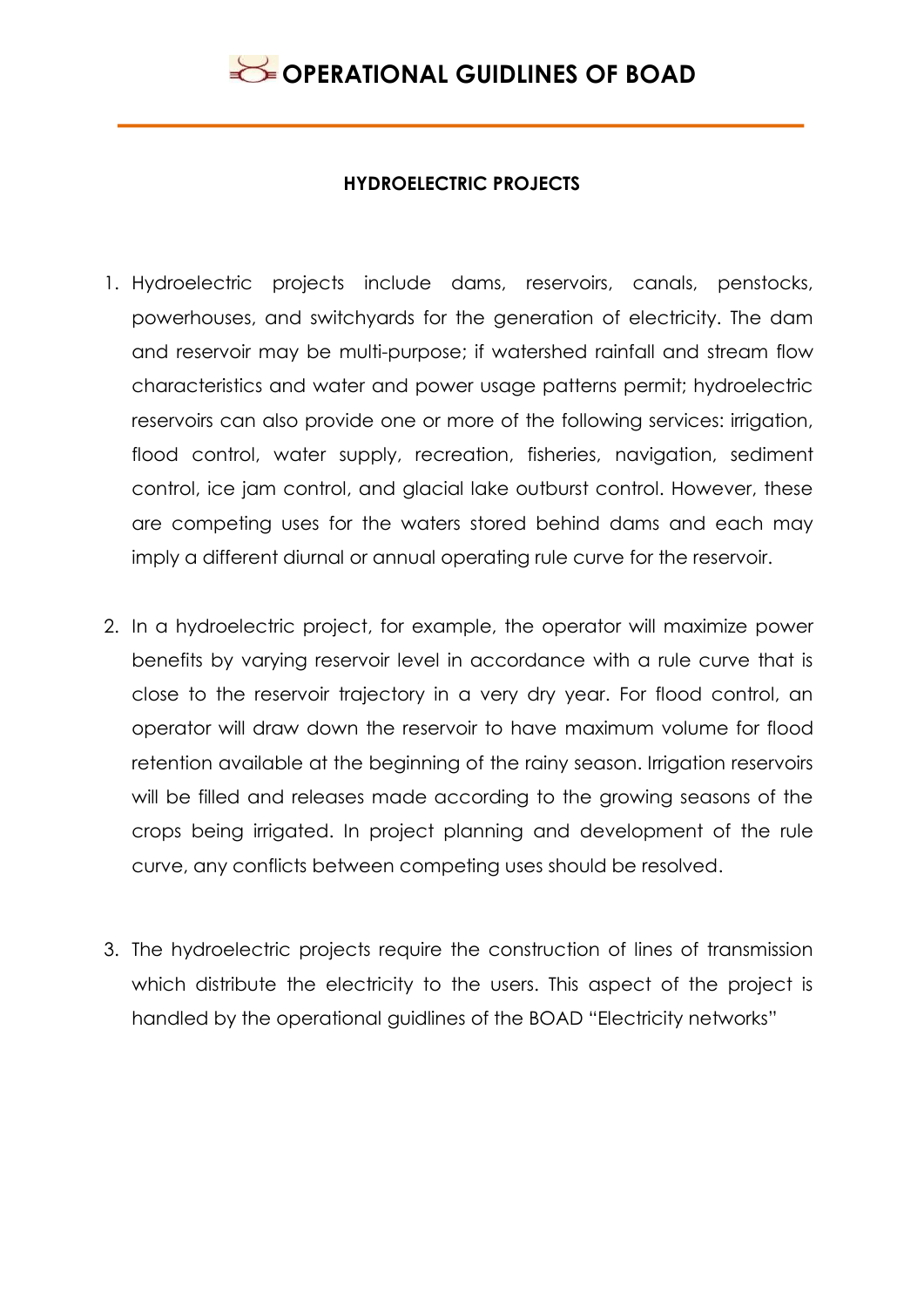#### **Potential Environmental Impacts**

- 4. The principal source of impacts in a hydroelectric project is the construction and operation of a dam and reservoir (see the section on "Dams and Reservoirs"). Large dam projects cause irreversible environmental changes over a wide geographic area and thus have the potential for significant impacts. Criticism of such projects has grown in the last decade. Severe critics claim that the social, environmental, and economic costs of dams outweigh their benefits and that the construction of large dams, therefore, is unjustifiable. Others sustain that in some cases environmental and social costs can be avoided or reduced to an acceptable level by carefully assessing potential problems and implementing cost effective corrective measures.
- 5. The area of influence of a dam and its reservoir extends from the upper limits of the reservoir to as far downstream as the estuarine, coastal and offshore zones, and includes the reservoir, dam and river valley below the dam. While there are direct environmental impacts associated with the construction of the dam (e.g., dust, erosion, borrow and disposal problems), the greatest impacts result from the impoundment of water, flooding of land to form the reservoir, and alteration of water flow downstream. These effects have direct impacts on soils, vegetation, wildlife and wild lands, fisheries, climate and human populations in the area. (See Table 10.8 at the end of this section for other examples and recommended mitigation measures)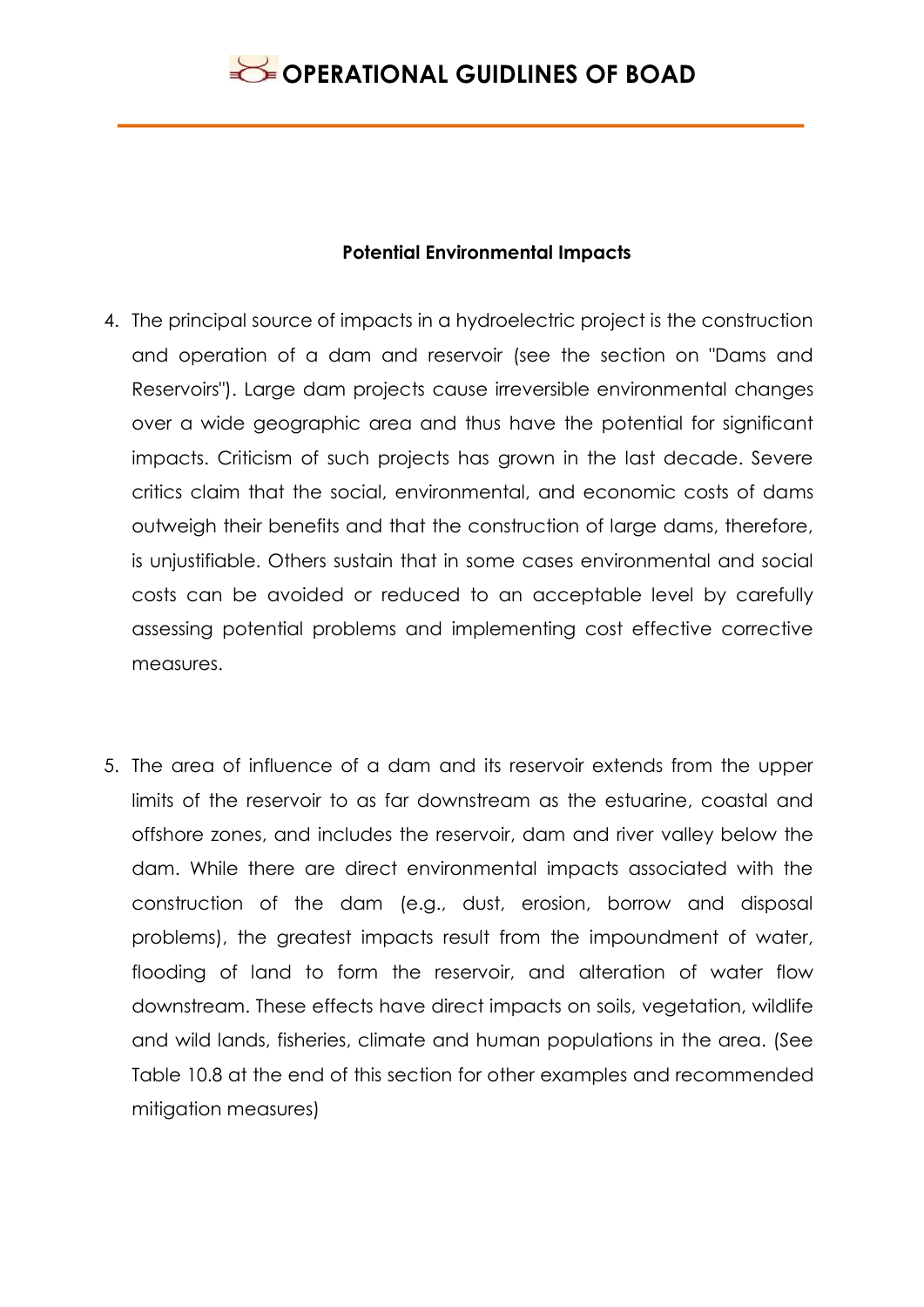- 6. The dam's indirect effects include those associated with the building, maintenance and functioning of the dam (e.g., access roads, construction camps, power transmission lines) and the development of agricultural, industrial or municipal activities made possible by the dam
- 7. In addition to the direct and indirect effects of dam construction on the environment, the effects of the environment on the dam must also be considered. The major environmental factors affecting the functioning and lifespan of the dam are those caused by land, water, and other resources available in the catchment areas above the reservoir (e.g., agriculture, settlement, forest clearing) which may result in increased siltation and changes in water quantity and quality in the reservoir and river downstream. These are usually thoroughly addressed in the engineering studies.
- 8. The electricity that makes possible a hydroelectric project is an undeniable advantage that allows developing the economy and improving the quality of life of the populations served. Hydroelectric projects are intensive labor and provide, therefore, employment opportunities. Roads and other types of infrastructure can provide the local people easier access to markets where will be sold their crops, schools, health centers and other social services. Furthermore, hydropower is a source of alternative energy for fossil fuels or nuclear energy, which corresponds to the energy demand while avoiding produce heated water, air emissions, ash or radioactive waste. If the tank is truly versatile, if the various functions contained in the economic analysis are really compatible, it will include other benefits such as flood control and a more reliable water supply, which will benefit users and agricultural and industrial operators. The intensification of agriculture at the local level due to irrigation helps mitigate the pressure on intact forests on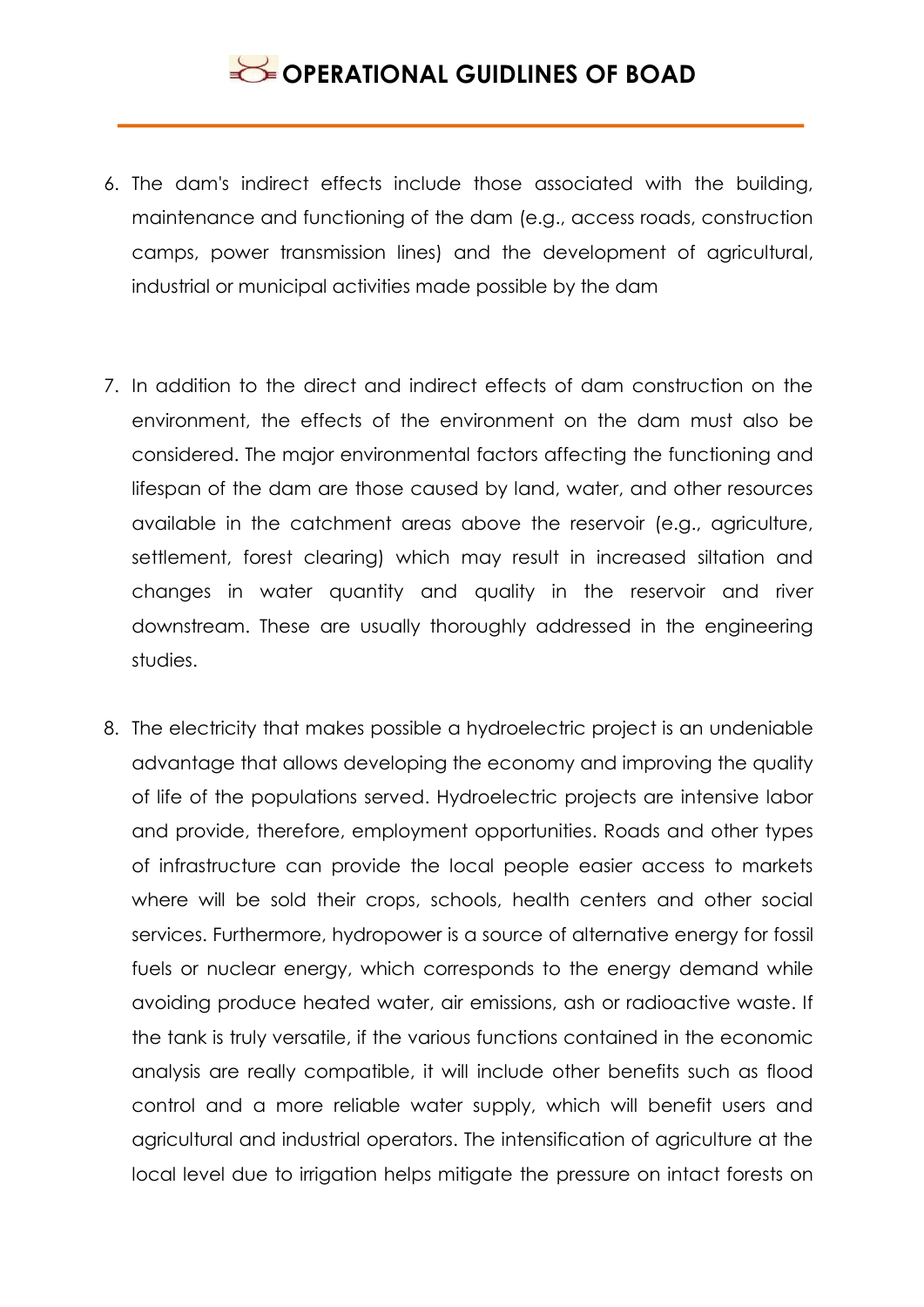the remaining pristine habitats or land unsuitable for agriculture. In addition, dams allow the establishment of fisheries in reservoirs and provide opportunities for agricultural activities on the part of the subject to changes in the reservoir shore, which in some cases may more compensate for losses in these sectors due to the construction of the dam.

### **Special Issues**

### **Hydrologic and limnological effects**

- 9. Damming the river and creating a lake-like environment has profound effects on the hydrology and limnology of the river system. Dramatic changes occur in the timing of flow: quality, quantity and use of water, aquatic biota, and sedimentation dynamics in the river basin. Hydroelectric projects, in particular, are liable to create major changes in the river flow patterns downstream because storage and releases are managed in response to power demand cycles rather than the hydrologic cycles to which the downstream riparian environment is adapted.
- 10. The decomposition of organic matter on the flooded lands creates a nutrient-rich environment. Fertilizers used upstream may add to the nutrients which accumulate and recycle in the reservoir. This process, not only supports an active reservoir fishery but stimulates also the growth of aquatic weeds, such as water lettuce and water hyacinth. Weeds and algal mats can be expensive nuisances which clog dam outflows and irrigation canals, negatively affect fisheries and recreation, increase water treatment costs, impair navigation, and substantially increase water loss through transpiration.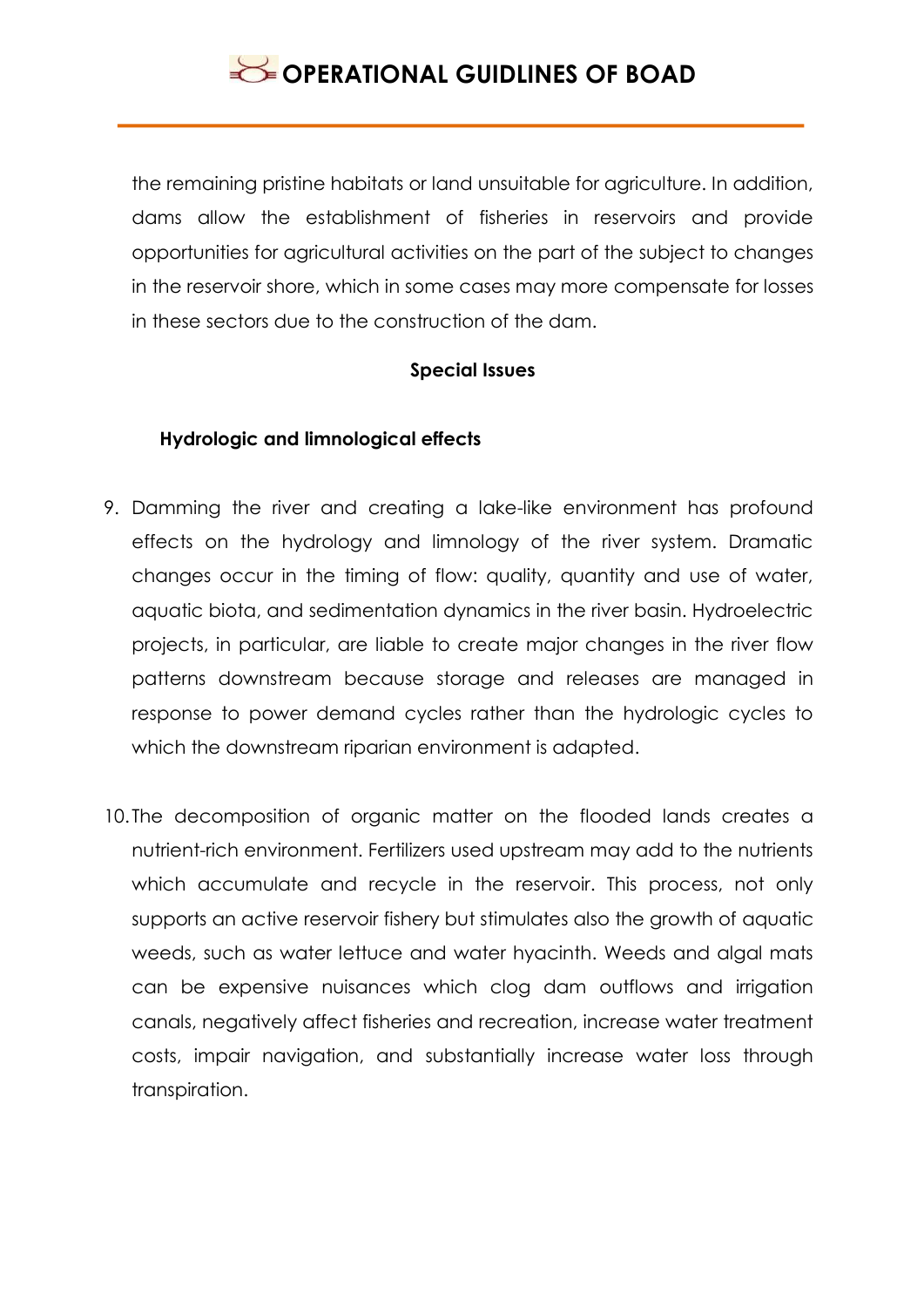- 11.If the flooded grounds are much wooded and were not sufficiently cleared as a preliminary, the process of decomposition will exhaust the quantity of oxygen in the water which, in its turn, will influence the aquatic life, being able to result in the death of many fishes. The substances produced by the anaerobic decomposition understand hydrogen sulphides, which corrode the generating turbines and are harmful for the watery organizations, as well as methane, an explosive gas and for greenhouse effect.
- 12.Oxygen depletion typically occurs first in the deeper water where oxygen used by bacteria in decomposition is not offset by oxygen released by plant photosynthesis. When the intake for power generation is located at the lower level of the reservoirs, as is usually the case, water released from the turbines into downstream waters may be deficient in oxygen and may contain hydrogen sulfide. It may also be lower in pH and colder than the surface water. Releases of water with these characteristics can adversely affect plant and animal communities in the river below the dam.
- 13.Suspended particles carried by the river are deposited in the basin and, thus, limit the storage capacity and life while depriving downstream waters of these sediments. Many agricultural areas of floodplains have been based on the periodic supply of nutrient-rich silt for sustainable productivity. The lack of sediment supply means that we should use the fertilizer to maintain agricultural productivity. Spills almost devoid of sediment scour the riverbed may (can be both beneficial and harmful, depending on the circumstances)
- 14. The alteration of groundwater levels upstream and downstream of the reservoir as well as the intrusion of salt water in estuaries, including impacts on the natural environment are direct, affecting downstream users are among the other effects of hydrological changes in the river basin.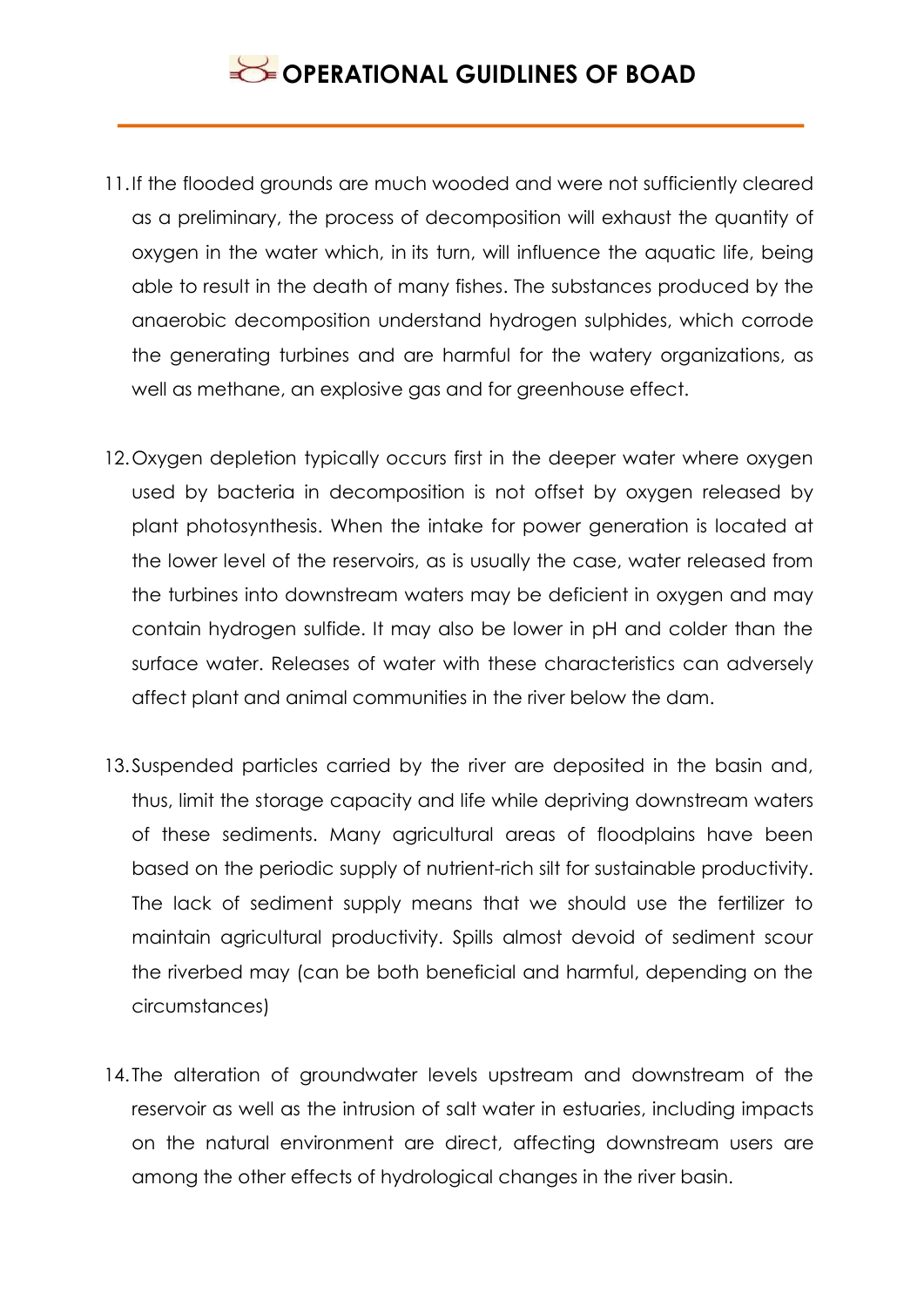#### **Social Issues**

- 15.While, in many cases, remote communities and industries hydroelectric dam benefit the residents of the flooded area, which generally support the heaviest caused by the dam social and environmental costs, will not necessarily receive a fair share of revenue. The tank may involve the movement of people living on the land (in some projects, these populations reach hundreds of thousands or over a million people) and have a huge impact on these populations and those living in resettlement areas. It often happens that access to water, land and biotic resources is restricted for people who remained. Changes to the flow of streams and reducing silt deposits disrupt the riparian artisanal and traditional recession agriculture. Floodplains in tropical regions occupy large areas that benefit humans and animals. When they are shrinking and land use must undergo changes, these people are forced to move. In addition, water-borne diseases (malaria, schistosomiasis, onchocerciasis and encephalitis), if they are endemic in the region, they are likely to increase the frequency with the creation of a reservoir and management structures water associated there with.
- 16. The influx, controlled or uncontrolled, population groups in the region, consisting of workers employed in the construction works, the staff of the power plant, attracted by seasonal workers activities that stimulates the dam and population rural which, thanks to roads, transmission lines or improvement of navigation, now have access to the region, give rise to social and environmental problems (see guidelines "Development-induced" and "stand new land "). They result in health problems, overloading of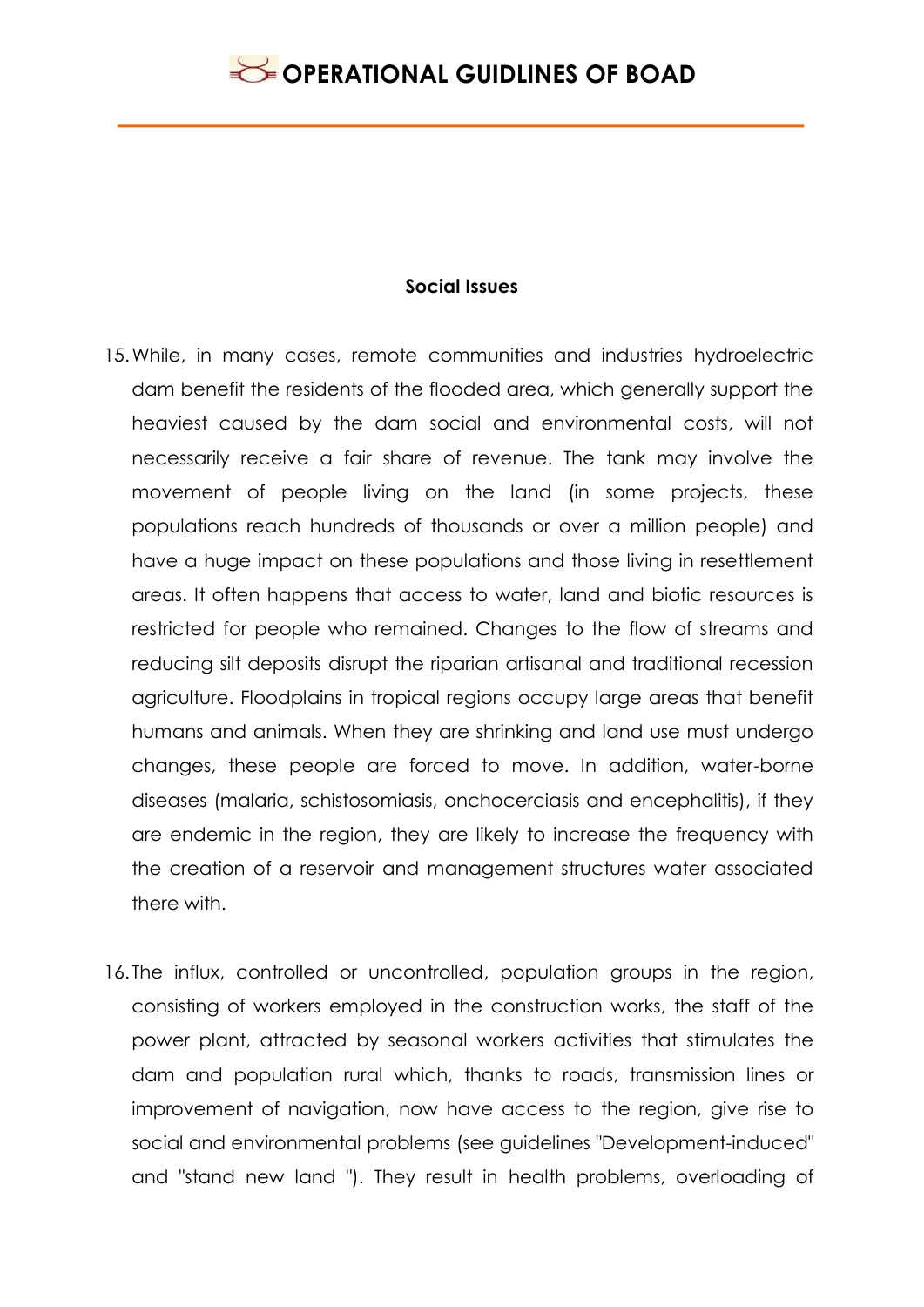public services, and competition for resources, social conflict and a negative impact on the environment of the watershed, the reservoir and the river basin downstream.

#### **Fisheries and wildlife**

- 17.As already mentioned, due to flow alteration, deterioration of water quality, and the regression of spawning and physical barriers to fish migration, we can expect that fisheries resources are dwindling rivers. By cons, a fishery based on the tank is sometimes richer than previously fishery resources in the river.
- 18.In rivers with estuaries are biologically rich, fish and estuarine and marine crustaceans suffer changes in flow and water quality. The changes made to the flow of the water affect the salinity of the estuary, which in turn affect the distribution of species and the reproductive cycle of fish. The decrease in the amount of nutrients and degradation of river water quality can also have a profound impact on the productivity of the estuary. These changes can have major effects on marine species that feed or live there temporarily, or are sensitive to changes in the quality of coastal waters.
- 19.Habitat loss is the most serious as filling a tank impact and change in land use in the watershed have on wildlife. In addition, it is possible that the tank and related facilities disturb migratory patterns. Poaching as well as the destruction of harmful estimated for agriculture species have more selective effects. For cons, the creation of a reservoir can be conducive to the expansion of aquatic fauna which includes the birds, reptiles and amphibians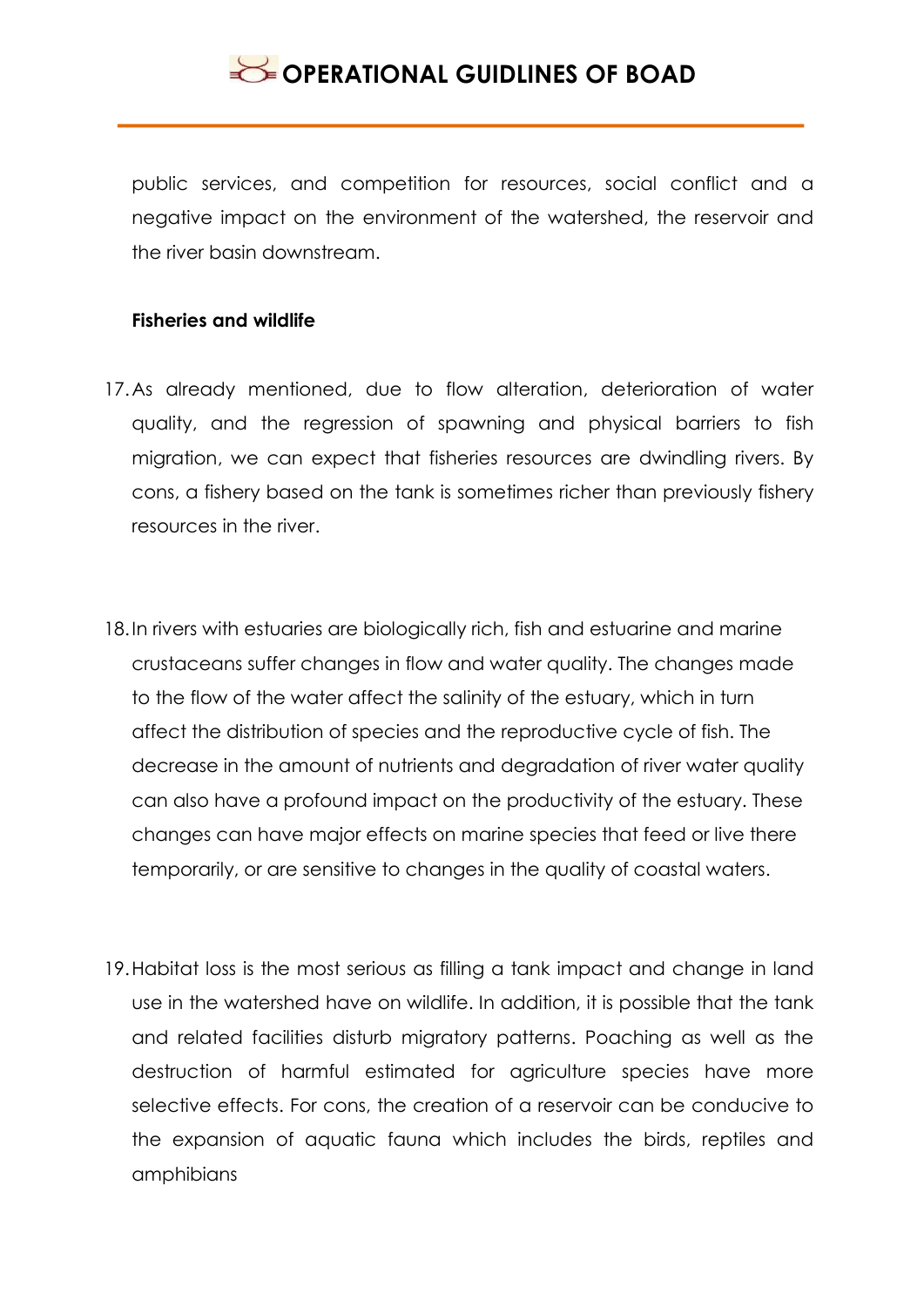#### **Induced seismicity**

20.Although a link between the creation of reservoirs and seismic activity has been repeatedly established, it remains difficult to calculate the probability caused by a tank in an aseismic area seismic movements. In seismic areas, the creation of a reservoir may accelerate the advent of an earthquake and eventually give rise to more frequent but less destructive incidents. The assessment of environmental impacts should examine these two phenomena.

### **Watershed management**

21.It is not uncommon for areas upstream of the dam have to face increased pressure due to the planned population from flooded areas or spontaneous influx of newcomers in the watershed resettlement. The environmental degradation of these areas and water quality , as well as increased sedimentation in the reservoir, from the clearing of forests for agriculture , increased use of land for grazing , the use of agricultural chemicals and the cutting of trees for the production of timber or firewood. Changes in land use affect the downstream dam, in the same way, the quality and quantity of water supplied to the stream. For all these reasons , it is essential that the design and project management of dams in the context of watershed management or national or sub-regional development plans, covering lands both upstream that downstream of structure.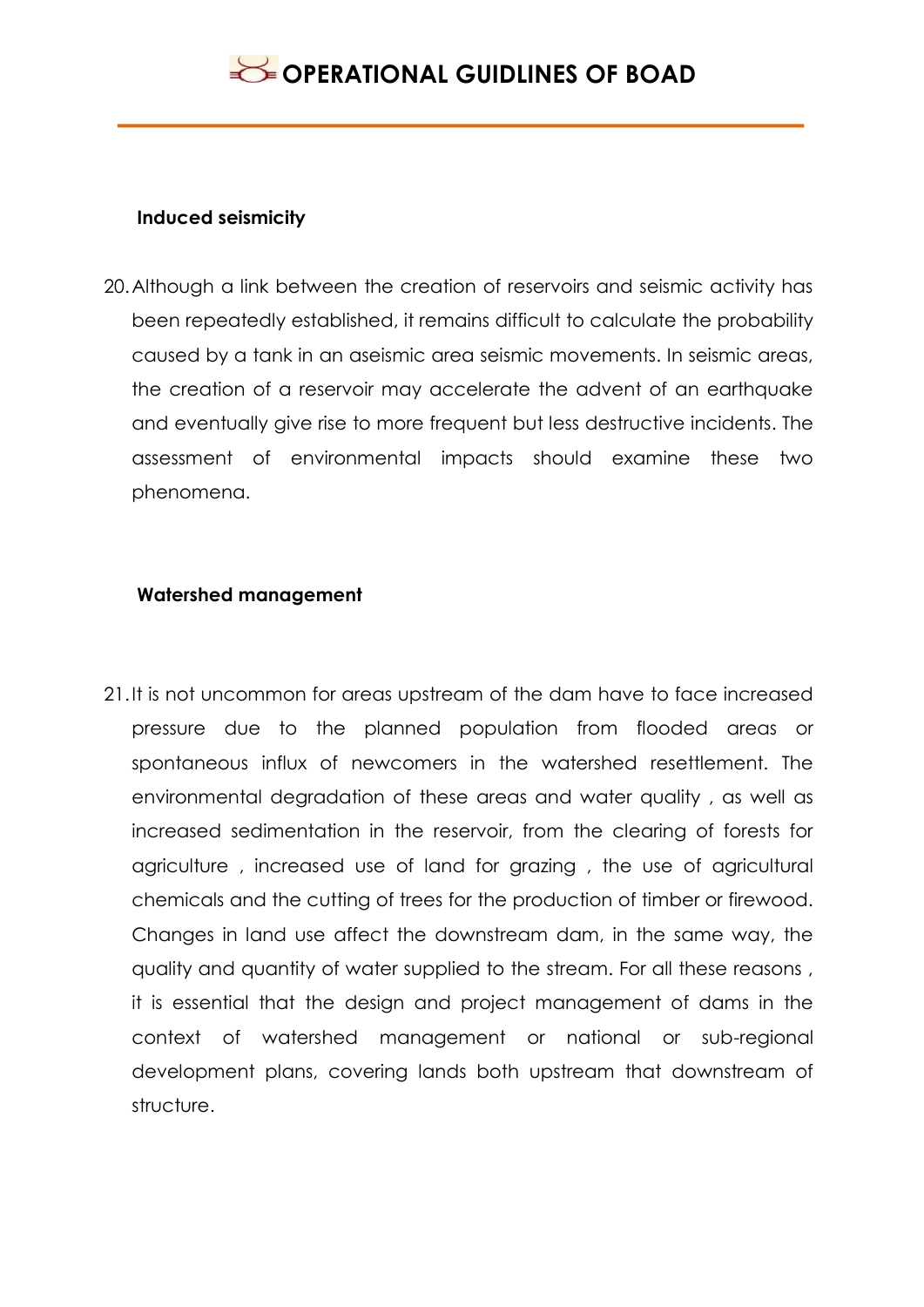### **Alternatives to projects**

- 22. There are a number of alternatives to hydropower projects may, separately or in combination, influence the size, location and conduct of the proposed project.
	- a) Change in energy demand through conservation measures and improved efficiency or restrictions on regional growth.
	- b) Use of thermal power or alternative energy sources, including cogeneration, by industry, from small hydro and biogas.
	- c) Examine the possibilities of locating the dam on a river dammed already diversifying the functions of an existing dam.
	- d) Locate the dam in a place where negative and social impacts will be as minimal as possible.
	- e) Adjust the height of the dam, the extent of the flooded areas and modify the design of the dam to mitigate the negative impacts on the environment.

#### **Management and Training**

23.Management of a hydroelectric project which sole purpose is to generate electricity is generally for a public or private electrical service. Impoundments multiple-use may be administered or monitored by government agencies with broader authority.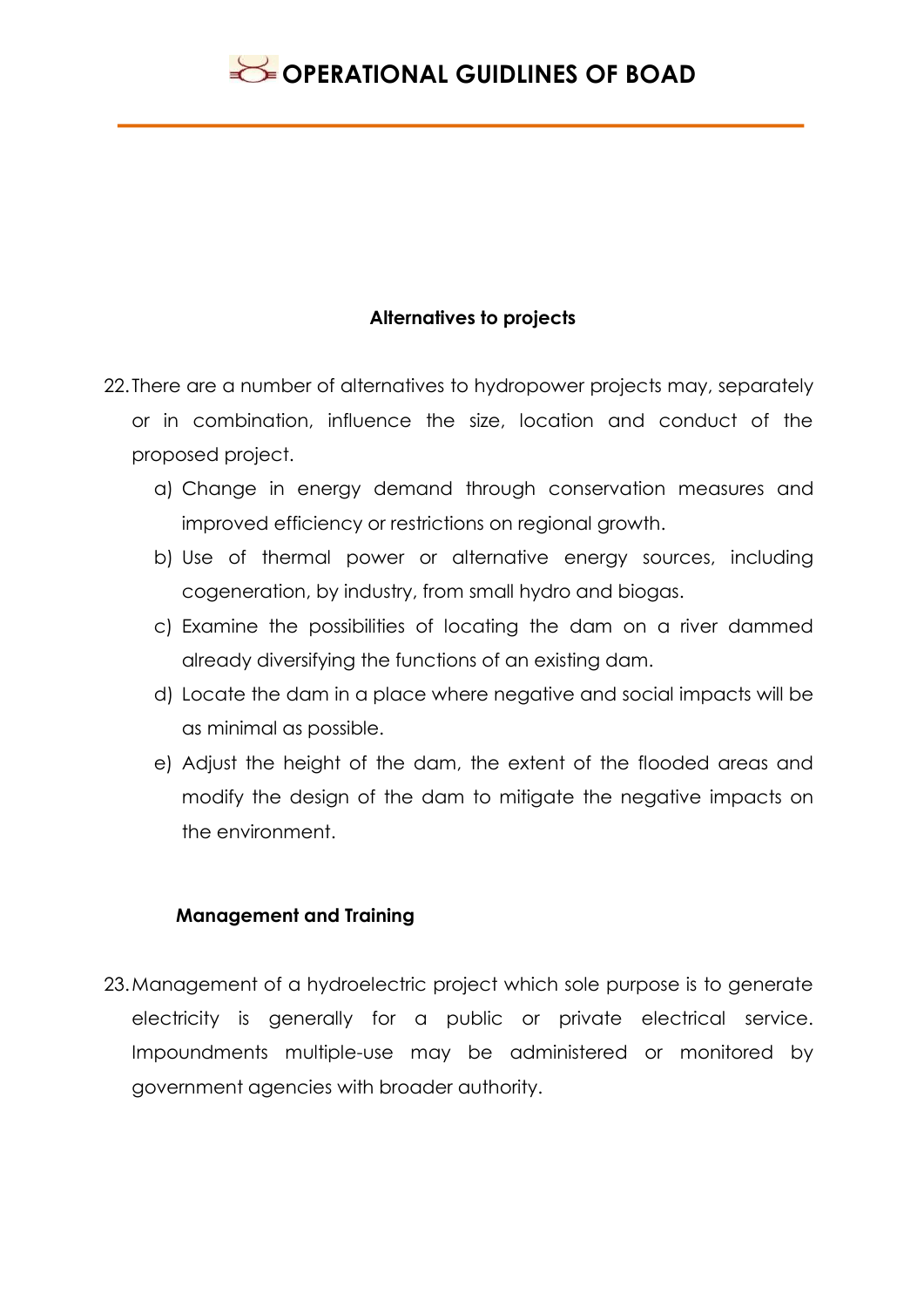- 24. The agency responsible for the operation of the dam and the impoundment should be responsible for the collection of data, the construction and management of the dam, the overall strategy of the water allocation accompanied by management plans required for the regulation of restraint and the fight against vectors of disease transmission. The practice became common and often is recommended that the agency establish an operating unit of environmental management throughout the project. The organization responsible for the operation should also be consulted in the planning of the municipal water supply and treatment facilities , and should inform and enable him to give his opinion about requests for a permit to major water and wastewater discharge upstream samples.
- 25.It would be important that a program of environmental monitoring and economic issues is established. The implementation of this monitoring could be performed by an executive agency and the organization responsible for the operation or, if it exists, by the authority of the river basin. Among the areas of expertise required for the development of this program and the interpretation of results could include hydrology, limnology, areas on fishing, forestry or botany, ecology, flora and of wildlife, livestock management and grazing, rural sociology and health.
- 26.It should be, to the greatest possible advantage of the benefits offered by the training, the project staff responsible for the environment is made early and participate in the evaluation of environmental impacts, the determination of mitigation measures, development of program monitoring and supervision of construction. In this way, it will be able to understand the aspects of the project on the environment and carry out the monitoring and management of the environment.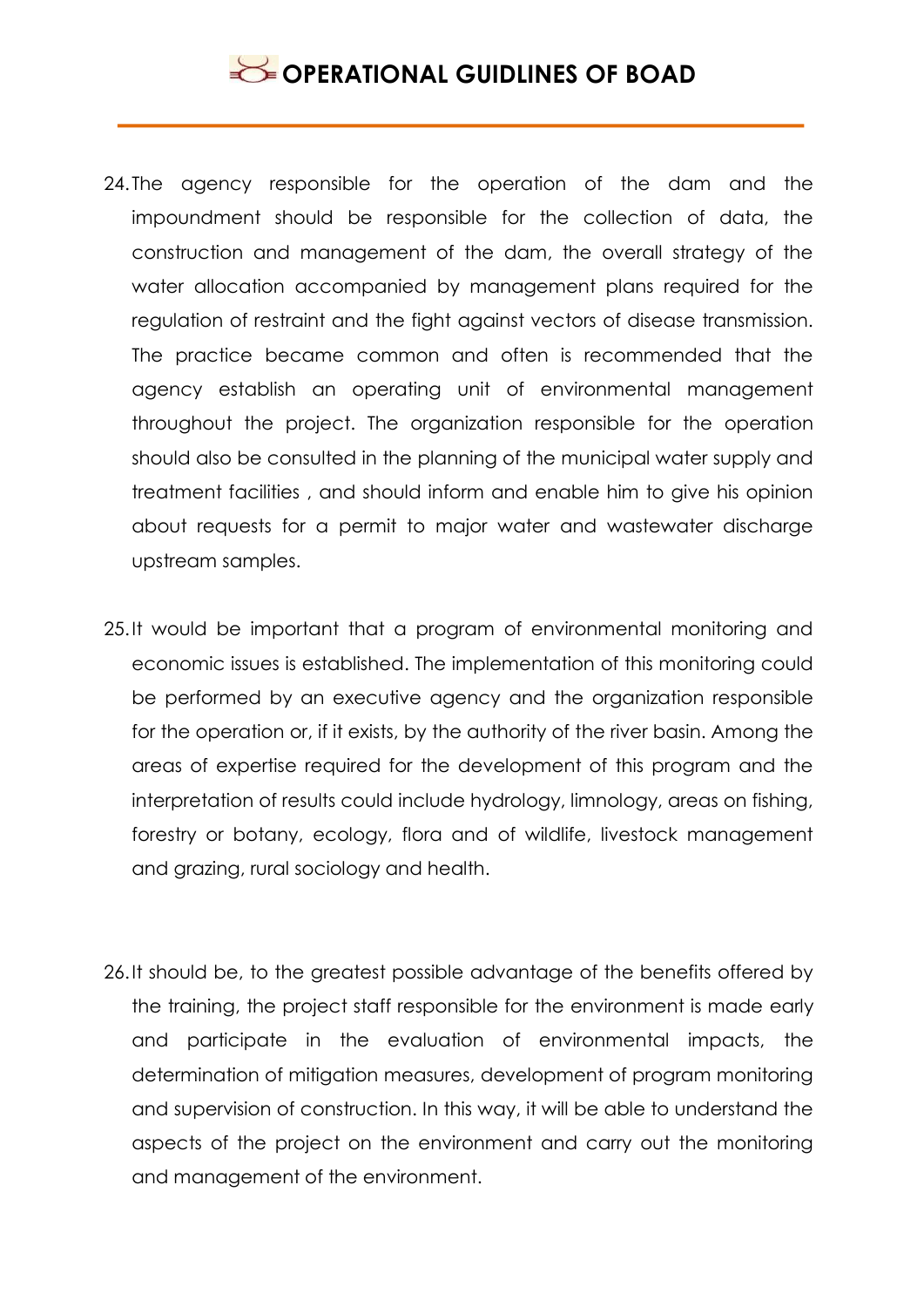### **Monitoring**

- 27.Although there is no standard monitoring program for a hydroelectric project, the assessment of environmental impacts should include a program designed specifically for the project. The choice of the following aspects of those who will be covered by the monitoring program depends on the needs of management information:
	- precipitation
	- volume of water in the tank
	- Annual volume of sediment deposited in the reservoir
	- water quality level of the dam and at various locations of the stream, taking into account:
	- salinity
	- $\bullet$  pH
	- temperature
	- electrical conductivity
	- turbidity
	- dissolved oxygen
	- suspended solids
	- phosphate
	- nitrates
	- Speed at various points downstream of the stream
	- volume of water used, by type of assignment, the basin and downstream
	- generation of hydrogen sulfide and methane at the dam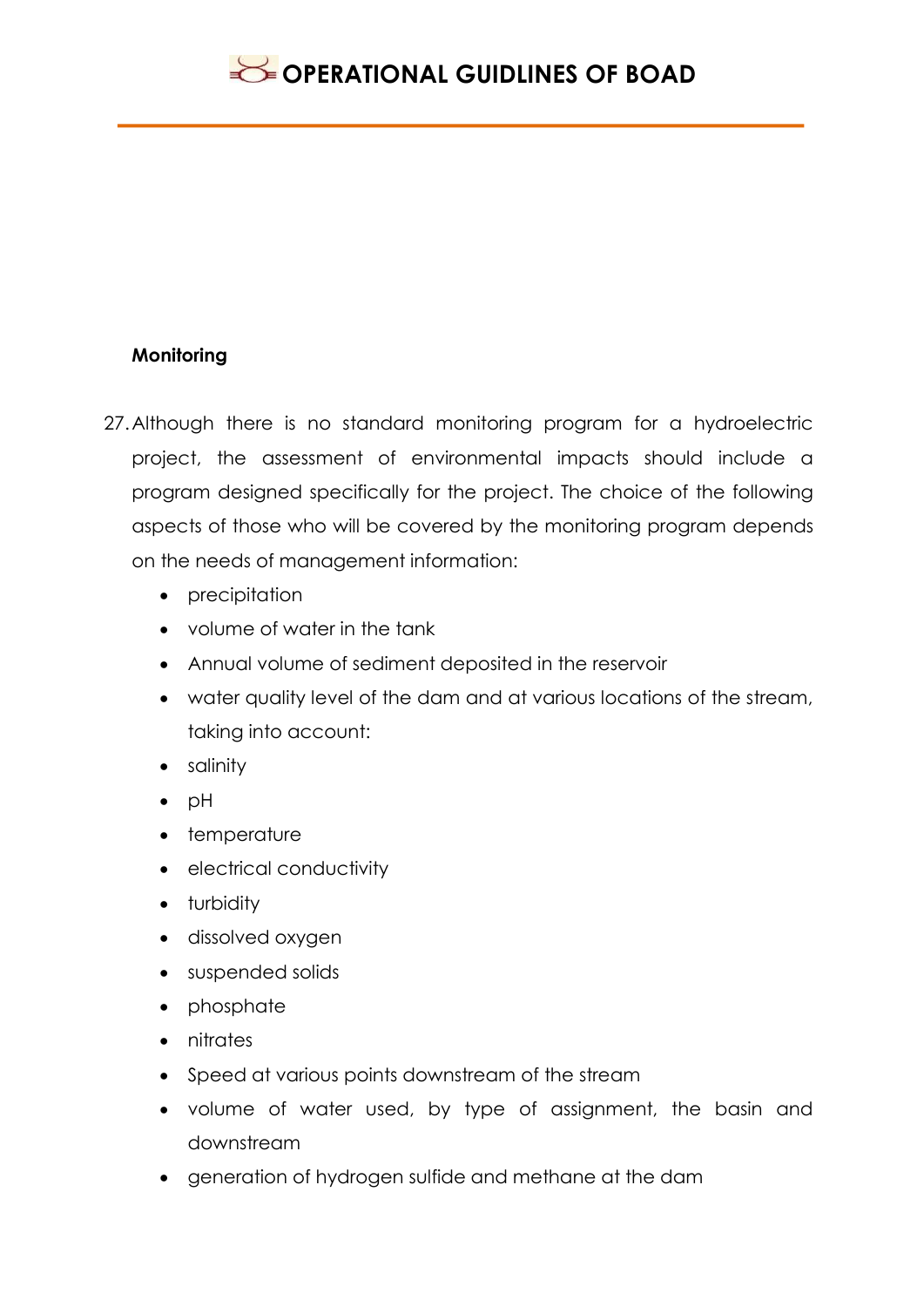- Limnological sampling of microflora, microfauna, aquatic weeds and benthic organisms
- evaluation studies of fishery resources (species population size) in the river and reservoir
- wildlife (species, number, distribution)
- **.** livestock (species, number, distribution, State)
- changes in vegetation (cover, species composition, growth rate and biomass) in the upper part of the watershed, in the lower area of the reservoir and downstream
- impacts on wildlife species or ecologically distinct plant communities
- Public Health and vectors of disease transmission
- **•** emigration or immigration of populations in the region
- changes in economic and social conditions of displaced populations and those who remained in the watershed.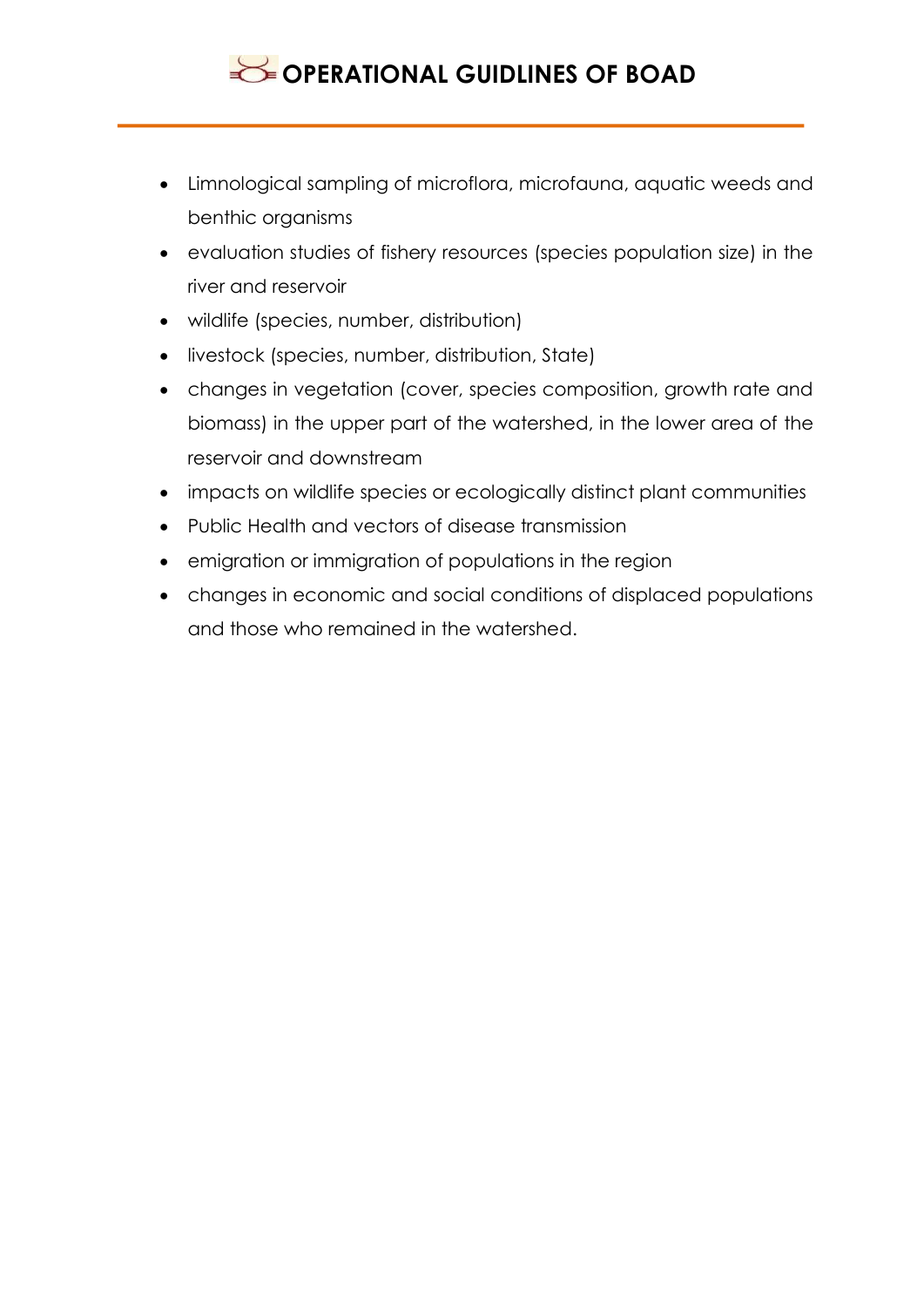Table: Summary of Impacts and Mitigation Measures of hydropower projects

|                | Potential negative impacts                        | <b>Mitigation measures</b>                                                  |
|----------------|---------------------------------------------------|-----------------------------------------------------------------------------|
|                | <b>Impacts directs</b>                            |                                                                             |
|                | Negative Effects of books on the environment:     | Adopt the following measures to mitigate the impacts:                       |
|                | • pollution of air and water generated by the     | • fight against air pollution and water                                     |
|                | construction and the discharge of waste           | • care given to the location of camps, buildings, borrow pits, quarries and |
|                | • soil erosion                                    | <i>landfills</i>                                                            |
|                | • destruction of vegetation                       | • precautions to restrict the erosive action                                |
|                | • health problems and health workers from         | • reclamation of land                                                       |
|                | camps                                             |                                                                             |
| $\overline{2}$ | Disruption of the quality of life of communities  | Reinstall the communities in appropriate areas.                             |
|                | living in the flooded area                        | The financially compensate for lost resources.                              |
|                |                                                   | Provide infrastructure and adequate health services and employment          |
|                |                                                   | opportunities.                                                              |
| 3              | Loss of land (agricultural, forestry, pasture and | Locate the dam in order to avoid losses.                                    |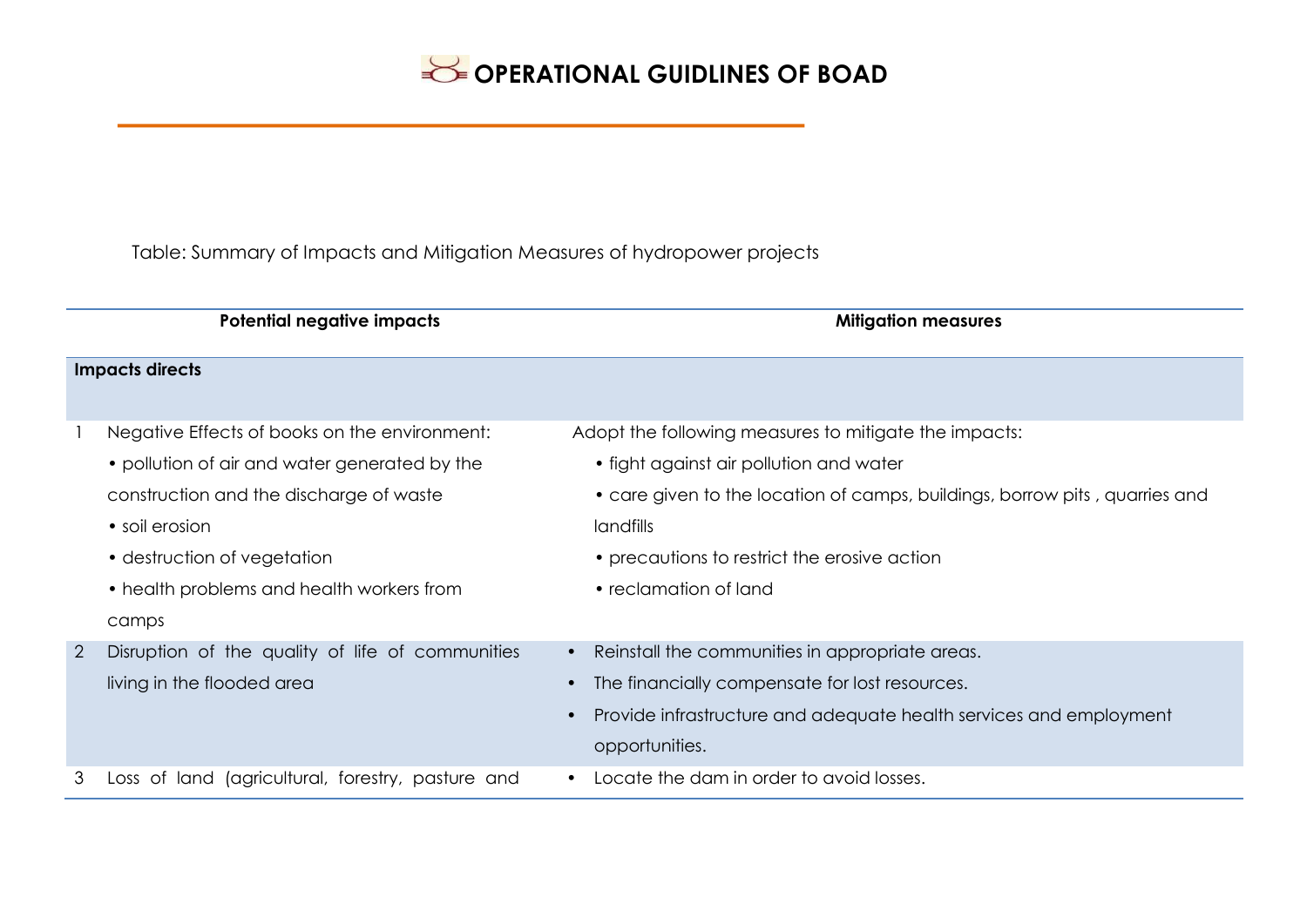|                 | wetland areas) flooded to create a reservoir.         | Reduce the size of the dam and impoundment.<br>$\bullet$                                   |
|-----------------|-------------------------------------------------------|--------------------------------------------------------------------------------------------|
|                 |                                                       | Protect the area of land with an area equal to the losses.<br>$\bullet$                    |
|                 |                                                       | Making use of land that was not previously in order to compensate for losses.<br>$\bullet$ |
| 4               | Disappearance<br>historical,<br>cultural<br>0f<br>and | • Locate the dam or reduce the size of the tank in order to prevent or reduce              |
|                 | aesthetic appeal with sites.                          | losses.                                                                                    |
| $5\overline{)}$ | Disappearance of spaces and natural habitats.         | Protect cultural heritage and, failing to do so, provide rescue operations.                |
|                 |                                                       | Locate the dam and reduce the size of the tank in order to prevent or                      |
|                 |                                                       | reduce losses.                                                                             |
|                 |                                                       | Create parks or reserves in compensation.                                                  |
|                 |                                                       | Rescue and relocate animals.                                                               |
|                 |                                                       |                                                                                            |
| $\overline{6}$  | Proliferation of weeds in the reservoir and           | Clearing the land previously woody vegetation in the area that will be<br>$\bullet$        |
|                 | downstream of it, which hinders the discharge         | flooded (nutrient removal).                                                                |
|                 | water from the dam,<br>irrigation<br>and<br>ot.       | Provide weed control measures.<br>$\bullet$                                                |
|                 | navigation, and endangering fisheries resources       | Faucher weeds and recycle compost, feed or biogas.                                         |
|                 | and increased water losses caused by the              | Regulate the discharge of the dam and control water levels in order to stop<br>$\bullet$   |
|                 | process perspiration.                                 | the growth of weeds.                                                                       |
| 7               | Deterioration in the quality of the water in the      | Clearing the land previously woody vegetation in the area that will be<br>$\bullet$        |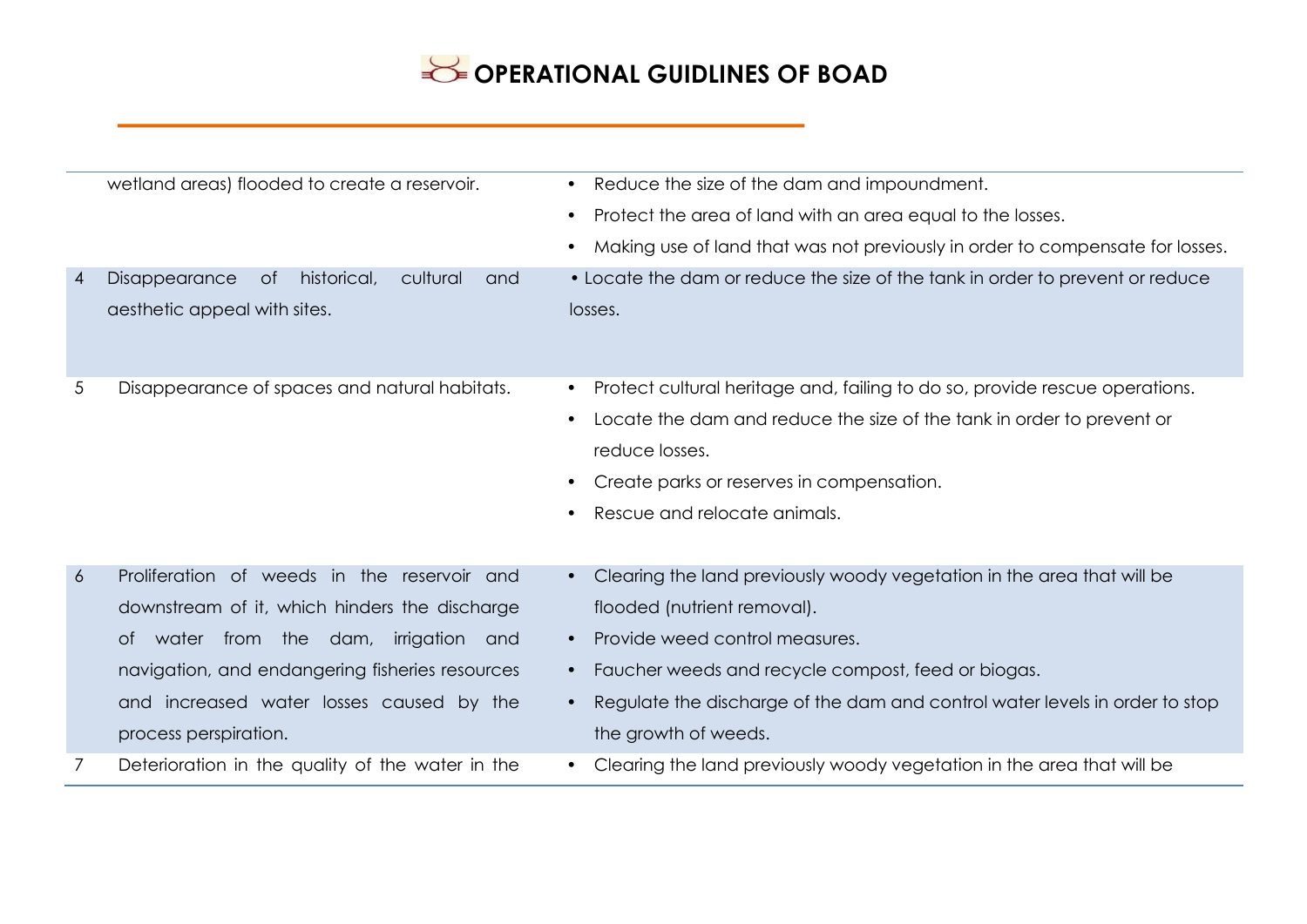|    | tank.                                          | flooded.                                                                      |
|----|------------------------------------------------|-------------------------------------------------------------------------------|
|    |                                                | Monitor the use of land, wastewater discharges and application of fertilizers |
|    |                                                | and pesticides in the watershed.                                              |
|    |                                                | Limit the retention time of water in the tank                                 |
|    |                                                |                                                                               |
| 8  | Sedimentation tank and the reduction of its    | Provide multi-level spills to prevent the anoxic water spill.                 |
|    | storage capacity.                              | Monitor the use of land in the watershed (to avoid, in particular, the        |
|    |                                                | conversion of forests to agricultural land).                                  |
|    |                                                | Reforestation or adopt soil conservation measures in the watershed (limited   |
|    |                                                | effect).                                                                      |
|    |                                                | Remove sediment hydraulically (cleaning, winnowing, trigger current           |
|    |                                                | density).                                                                     |
|    |                                                | Use tank to avoid possible sedimentation (responsible for energy losses).     |
| 9  | Accumulation of sediment into the reservoir,   | Remove sediment methods of cleaning and winnowing.et de vannage.              |
|    | causing discharge, flood or flooding upstream. |                                                                               |
| 10 | Scouring the bed of the river below the dam.   | Develop an effective method of trapping and release of sediment (sludge       |
|    |                                                | and sediment winnowing ) to increase the salt content of water discharged     |
| 11 | Decline of recession agriculture.              | Set spills dam to reproduce at best the natural flooding.                     |
| 12 | 12Salinization of floodplain.                  | Regulate flows to mitigate the consequences.                                  |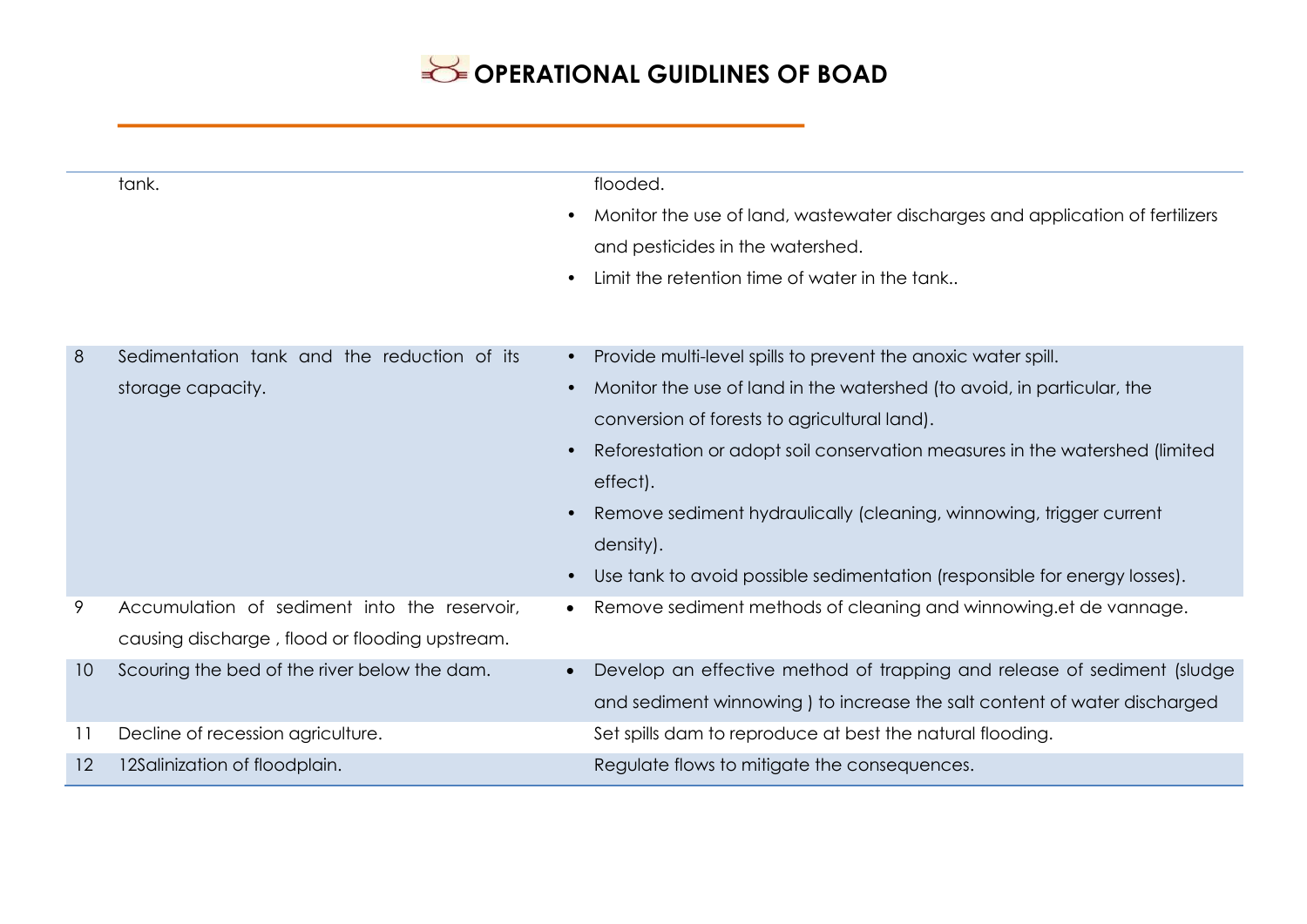| 13 | Saltwater intrusions in the estuary or mouth.      | Ensure a minimum flow to avoid ski.                                                        |
|----|----------------------------------------------------|--------------------------------------------------------------------------------------------|
| 14 | Disruption of reverie fisheries due to changes in  | Provide a minimum flow for fisheries                                                       |
|    | the flow of the river, barriers to fish migration  | Provide passes or other means of fish passage.                                             |
|    | degradation of water quality and its<br>and        | Protect spawning grounds.<br>$\bullet$                                                     |
|    | limnological characteristics.                      | Develop and establish aquaculture fisheries on the tank to compensate for                  |
|    |                                                    | losses.                                                                                    |
| 15 | Damage<br>to<br>fishing<br>submerged<br>nets<br>by | Selectively clear vegetation before flooding.                                              |
|    | vegetation in the reservoir.                       |                                                                                            |
| 16 | Increase in water-related diseases.                | Develop and operate the dam to control the habitats of disease vectors<br>$\bullet$        |
|    |                                                    | Control of disease vectors.                                                                |
|    |                                                    | Prophylaxis and treatment of diseases                                                      |
| 17 | Conflicting requests use of water resources.       | Plan and manage the dam from the regional development programs.                            |
|    |                                                    | Equitable distribution of water resources between large and small users and<br>$\bullet$   |
|    |                                                    | between different sectors of the valley.                                                   |
| 18 | Social disturbance and decreased quality of life   | • Maintain the quality of life of people in ensuring that available resources<br>$\bullet$ |
|    | for displaced communities.                         | are at least equal to those which they had access.                                         |
|    |                                                    | • They provide social and health services.                                                 |
| 19 | Environmental<br>degradation<br>caused<br>by       | Choose a site resettlement avoiding exceed the carrying capacity of the                    |
|    | increased pressure on the land.                    | land.                                                                                      |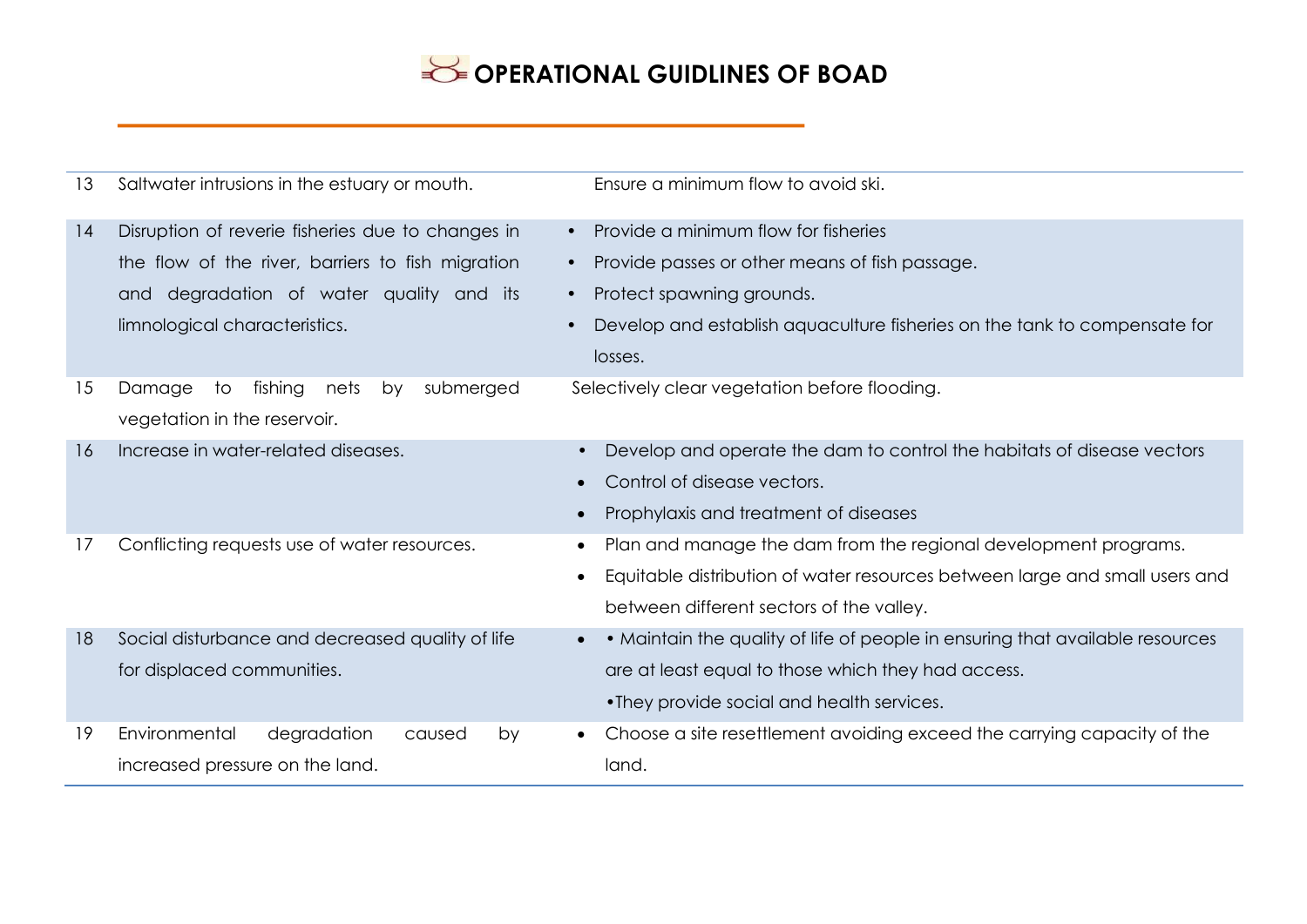|    |                                                                            | Increase productivity and improve the management of land (agricultural,<br>$\bullet$<br>pastoral and forestry) to accommodate growing populations. |
|----|----------------------------------------------------------------------------|----------------------------------------------------------------------------------------------------------------------------------------------------|
|    |                                                                            |                                                                                                                                                    |
| 20 | <b>Disturbance</b><br>destruction<br>0f<br>$\alpha$<br>tribes<br><b>or</b> | Avoid acculturation and, if necessary, relocate populations in an area where                                                                       |
|    | indigenous groups.                                                         | they can preserve their way of life and traditions                                                                                                 |
| 21 | Increase in humidity and increase the frequency                            | Control vectors of disease transmission.                                                                                                           |
|    | of fog creation of conditions conducive to the                             |                                                                                                                                                    |
|    | proliferation<br>of<br>insects,<br>disease<br>vectors                      |                                                                                                                                                    |
|    | (mosquitoes and tsetse flies).                                             |                                                                                                                                                    |
|    | <b>Indirect impacts</b>                                                    |                                                                                                                                                    |
| 22 | Spontaneous migration of populations in the                                | Restrict access to the area of rural development activities and provide health                                                                     |
|    | region made accessible by roads and                                        | services to mitigate the possible impacts.                                                                                                         |
|    | transmission lines.                                                        |                                                                                                                                                    |
| 23 | Environmental problems created by induced                                  | Develop an integrated watershed management in order to avoid misuse Plan,                                                                          |
|    | development (irrigated agriculture, industry                               | misuse or use conflicts of water and land.                                                                                                         |
|    | and urban growth)                                                          |                                                                                                                                                    |
|    |                                                                            |                                                                                                                                                    |

#### **External impacts**